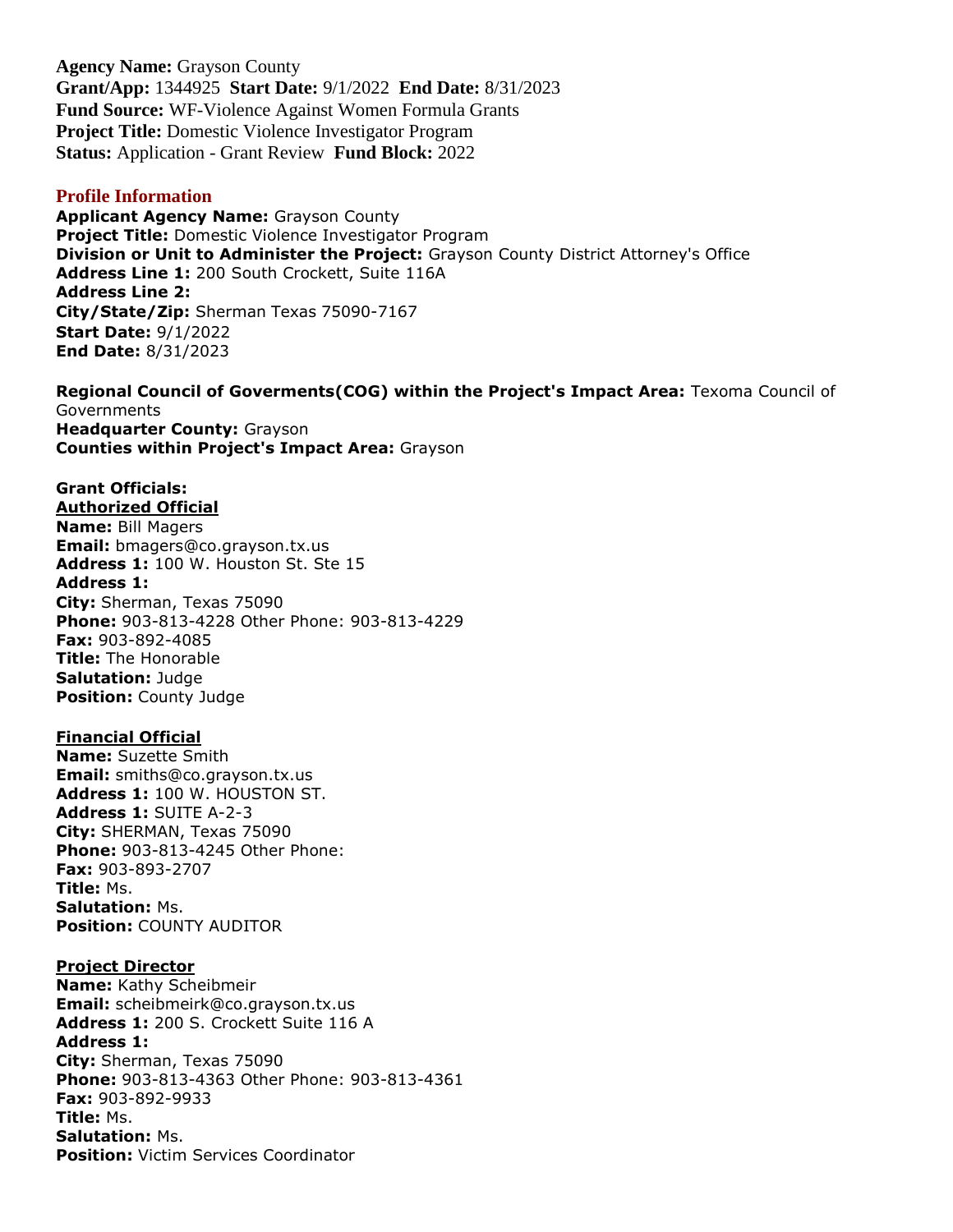**Grant Writer Name:** Kathy Scheibmeir **Email:** scheibmeirk@co.grayson.tx.us **Address 1:** 200 S. Crockett Suite 116 A **Address 1: City:** Sherman, Texas 75090 **Phone:** 903-813-4363 Other Phone: 903-813-4361 **Fax:** 903-892-9933 **Title:** Ms. **Salutation:** Ms. **Position:** Victim Services Coordinator

# **Narrative Information**

#### Introduction

The purpose of this funding is to solicit applications for projects that promote a coordinated, multidisciplinary approach to improve the justice system's response to violent crimes against women, including domestic violence, sexual assault, dating violence, and stalking.

The funding announcement, located on the [eGrants Calendar](https://egrants.gov.texas.gov/fundopp.aspx) page, describes the organization types, activities, and costs that are eligible under the announcement. The PSO's eGrants User Guide to Creating [an Application](file:///C:/Users/mharp/fundopp.aspx%3fname=eGrants_Guide_to_Creating_an_Application_12.2020.pdf&type=2) guides applicants through the process of creating and submitting an application in eGrants. Information and guidance related to the management and use of grant funds can be found in the PSO's Guide to Grants, located on the **PSO Resource for Applicants and Grantees webpage**.

#### Program-Specific Questions

#### **Culturally Competent Victim Restoration**

Victim service providers must have the ability to blend cultural knowledge and sensitivity with victim restoration skills for a more effective and culturally appropriate recovery process. Cultural competency occurs when: (1) cultural knowledge, awareness and sensitivity are integrated into action and policy; (2) the service is relevant to the needs of the community and provided by trained staff, board members, and management; and (3) an advocate or organization recognizes each client is different with different needs, feelings, ideas and barriers.

Provide information in this section regarding how your organization is culturally competent when providing services to victims.

The Domestic Violence Investigator with the District Attorney's office maintains cultural sensitivity while working with all victims during the recovery process. Victim restoration begins with the first contact. The Domestic Violence Investigator has many hours of training in victim sensitivity issues including culture, race, religion, age, and gender issues among others. The Domestic violence Investigator recognizes that each victim is different with different needs, feelings, ideas and barriers, and the services provided must be relevant to the needs of the community. The investigator is a 10 year United States Army Veteran and has been involved with law enforcement since 1994 and is therefore knowledgeable of the cultural issues faced by the victims he serves.

#### **Culturally Specific and Underserved Populations**

Following are relevant definitions needed to answer this question.

- Underserved populations means populations who face barriers in accessing and using victim services, and includes populations underserved because of geographic location, religion, sexual orientation, gender identity, underserved racial and ethnic populations, populations underserved because of special needs (such as language barriers, disabilities, alienage status, or age), and any other population determined to be underserved by the Attorney General or by the Secretary of Health and Human Services, as appropriate.

- Culturally specific means the program is primarily directed toward racial and ethnic minority groups (as defined in section 1707(g) of the Public Health Service Act (42 U.S.C. 300u–6(g)).

- Racial and ethnic minority group means American Indians (including Alaska Natives, Eskimos, and Aleuts); Asian Americans; Native Hawaiians and other Pacific Islanders; Blacks; and Hispanics.

- Hispanic means individuals whose origin is Mexican, Puerto Rican, Cuban, Central or South American, or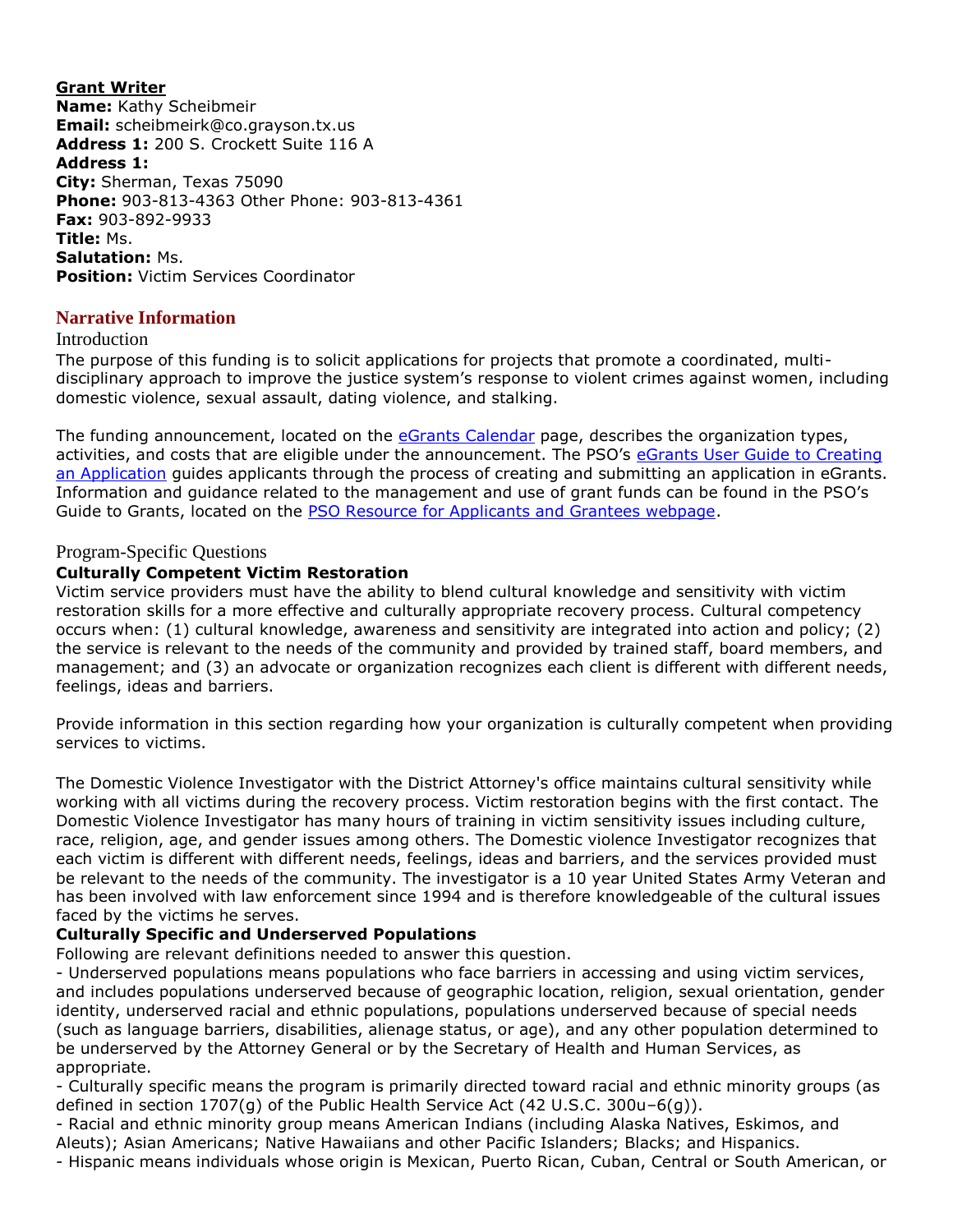any other Spanish-speaking country.

Does your program have a primary focus on serving a culturally specific population? (The organization must do more than merely provide services to an underserved population or culturally specific group; rather, the organization's primary focus must be on providing culturally competent services designed to meet the specific needs of the target population in order to justify a YES response in the section below.)

### **\_** Yes **X** No

If you answered **'YES'** above, you must explain in the box below how your organization's program is specifically designed to focus on and meet the needs of culturally specific populations. If this item does not apply enter **'N/A'**.

Our program works to improve the criminal justice response to victims of violence against women by contacting the victim at the earliest possible point in the criminal justice process, attempting to keep the victim engaged in the process, and ensuring their safety. The follow-up provided by the Investigator ensures that the victim is informed of the rights afforded them by law and that the defendant will be held accountable for their actions. The Investigator is aware of the cultural issues that are or may be present in some cases and is ever mindful of working within the framework of those issues.

#### **State Priorities**

Provide a brief explanation regarding the proposed project's relevance to any or all of the following state priorities. If none of these items apply enter **'N/A'**

Improving the criminal justice system response.

Our program works to improve the criminal justice response to victims of violence against women by contacting the victim at the earliest possible point in the criminal justice process, attempting to keep the victim engaged in the process, and ensuring their safety. The follow-up provided by the Investigator ensures that the victim is informed of the rights afforded them by law and that the defendant will be held accountable for their actions. The Investigator is aware of the cultural issues that are or may be present in some cases and is ever mindful of working within the framework of those issues. Improve court services regarding domestic violence, sexual assault, dating violence, and stalking.

The Domestic Violence Investigator provides courtroom accompaniment as necessary for victims of Domestic Violence, Sexual Assault, Dating Violence, and Stalking cases in both misdemeanor and felony courts, protective order cases and/or hearings that may take place during the pending case. The information gathered by the Investigator improves the quality of the case for prosecution. Strengthen victim restoration.

Our program works with victims throughout the criminal justice process and in association with prosecutors and the victim services division to work towards victim restoration. The Investigator begins the process by making the initial contact so that prosecutors and victim services may make contact and maintain contact throughout the case and make appropriate referrals when necessary. Increase collaboration and communications across all levels of government and among all victims services.

The Domestic Violence Investigator works with all 13 law enforcement agencies, local and area agencies that work with Domestic Violence, Sexual Assault, Dating Violence, and Stalking victims, and other agencies in the furtherance of assisting victims of Domestic Violence, Sexual Assault, Dating Violence, and Stalking. The Domestic Violence Investigator participates by being a part of the Domestic Violence High Risk Team for Grayson County as well as the Sexual Assault Response Team. This puts the Investigator in direct contact with the local Crisis Center as well as the team members from the law enforcement agencies.

#### Certifications

In addition to the requirements found in existing statute, regulation, and the funding announcement, this program requires applicant organizations to certify compliance with the following: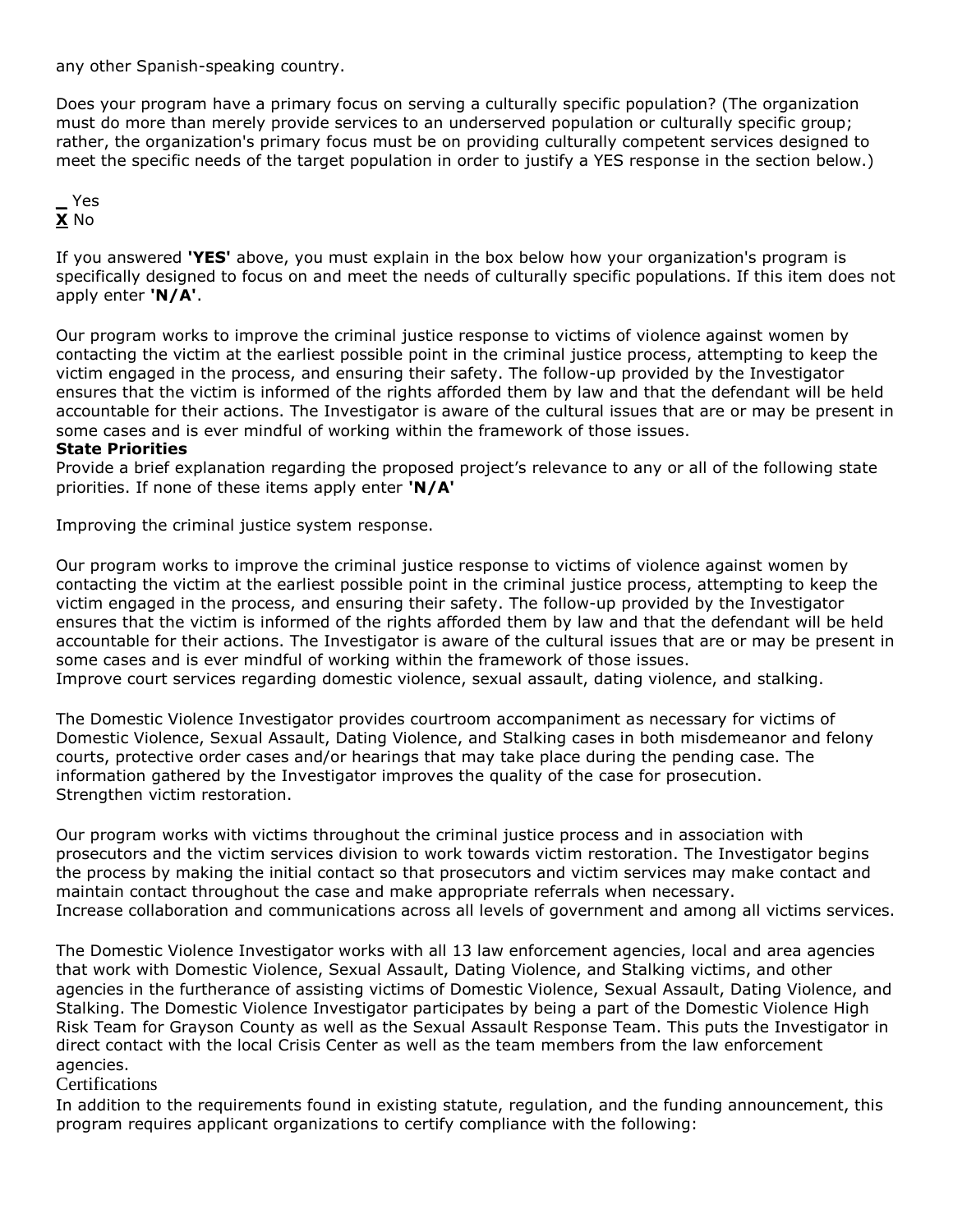#### **Forensic Medical Examination Payments**

Health care facilities shall conduct a forensic medical examination of a victim of an alleged sexual assault if the victim arrived at the facility within 120 hours after the assault occurred and the victim consents to the examination. The victim is not required to participate in the investigation or prosecution of an offense as a condition of receiving a forensic medical examination, nor pay for the forensic examination or the evidence collection kit. Crime Victim Compensation funds may be used to pay for the medical portion of the exam unless the victim of sexual assault is required to seek reimbursement for the examination from their insurance carrier. If a health care facility does not provide diagnosis or treatment services for sexual assault victims, the facility is required to refer the victim to a facility that provides those services.

#### **Confidentiality and Privacy**

Applicant agrees to maintain the confidentiality of client-counselor information and research data, as required by state and federal law. Personally identifying information or individual information collected in connection with services requested, utilized, or denied may not be disclosed; or, reveal individual client information without informed, written, reasonably time-limited consent of the person about whom information is sought. If release of information is compelled by statutory or court mandate, reasonable attempts to provide notice to victims affected by the disclosure of information will be made and steps necessary to protect the privacy and safety of the persons affected by the release of information will be taken.

#### **Activities that Compromise Victim Safety and Recovery**

Applicant agrees to not engage in activities that jeopardize victim safety, deter or prevent physical or emotional healing for victims, or allow offenders to escape responsibility for their actions.

#### **Polygraph Testing Prohibition**

A peace officer or attorney representing the state may not require an adult or child victim of an alleged sex offense to submit to a polygraph examination or other truth telling device as a condition for proceeding with the investigation of such an offense. In addition, the refusal of a victim to submit to a polygraph or other truth telling examination will not prevent the investigation, charging, or prosecution of an alleged sex offense or on the basis of the results of a polygraph examination.

#### **Protection Orders**

Victims applying for a protective order or their attorney may not bear the costs associated with the filing of an order of protections.

#### **Offender Firearm Prohibition**

The applicant certifies that its judicial administrative policies and practices include notification to domestic violence offenders of the requirements delineated in section 18 USC  $\S$  992(q)(8) and (q)(9).

#### **Criminal Charges**

In connection with the prosecution of any misdemeanor or felony domestic violence offense, the victim may not bear the costs associated with the filing of criminal charges against a domestic violence offender, issuance or service of a warrant, or witness subpoena.

#### **Cybersecurity Training Requirement**

Local units of governments must comply with the Cybersecurity Training requirements described in Section 772.012 and Section 2054.5191 of the Texas Government Code. Local governments determined to not be in compliance with the cybersecurity requirements required by Section 2054.5191 of the Texas Government Code are ineligible for OOG grant funds until the second anniversary of the date the local government is determined ineligible. Government entities must annually certify their compliance with the training requirements using the Cybersecurity Training Certification for State and Local Governments. A copy of the Training Certification must be uploaded to your eGrants application. For more information or to access available training programs, visit the Texas Department of Information Resources Statewide Cybersecurity Awareness Training page.

#### **Criminal History Reporting**

Entities receiving funds from PSO must be located in a county that has an average of 90% or above on both adult and juvenile dispositions entered into the computerized criminal history database maintained by the Texas Department of Public Safety (DPS) as directed in the *Texas Code of Criminal Procedure,*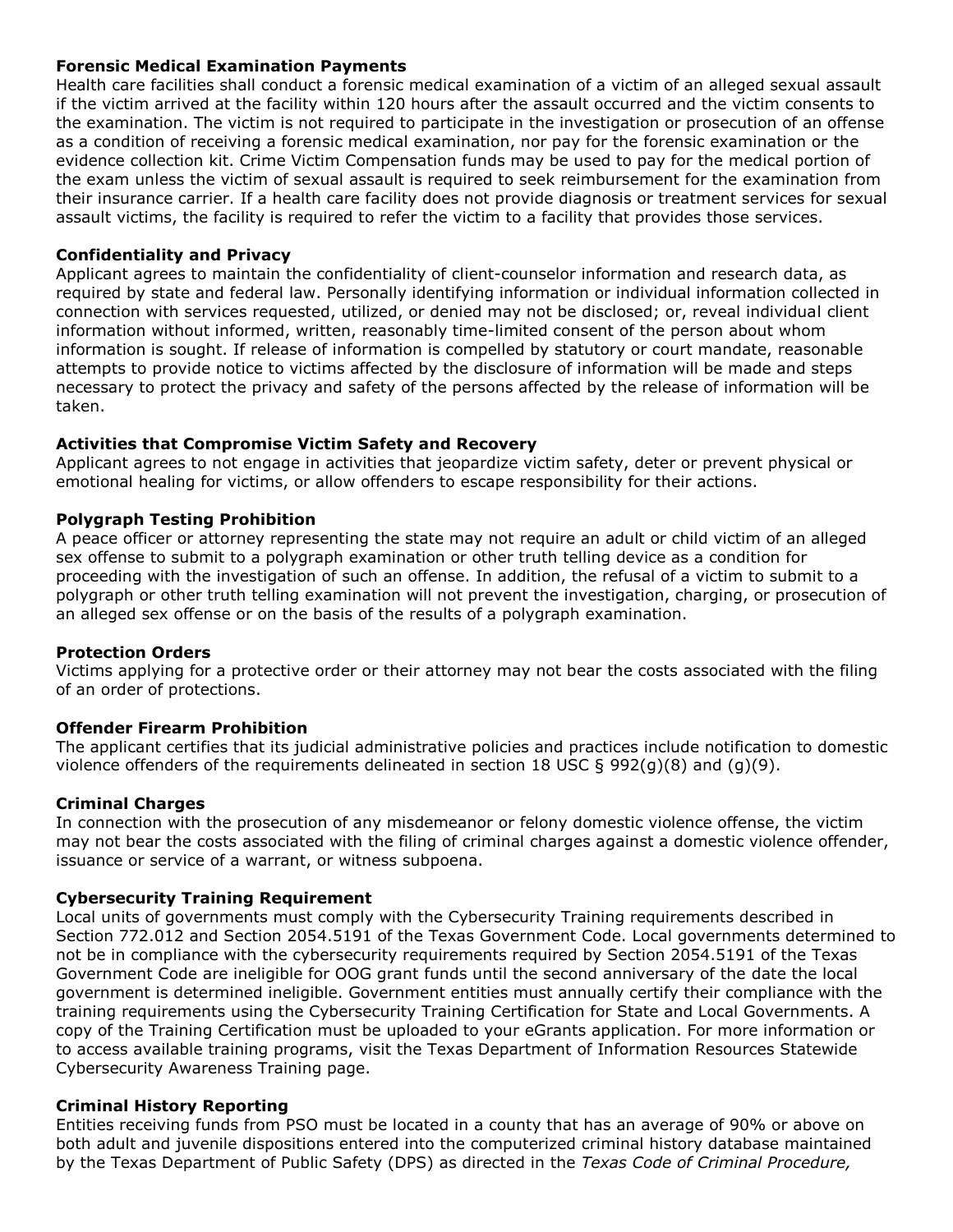*Chapter 66*. The disposition completeness percentage is defined as the percentage of arrest charges a county reports to DPS for which a disposition has been subsequently reported and entered into the computerized criminal history system.

Counties applying for grant awards from the Office of the Governor must commit that the county will report at least 90% of convictions within five business days to the Criminal Justice Information System at the Department of Public Safety.

# **Uniform Crime Reporting (UCR)**

Eligible applicants operating a law enforcement agency must be current on reporting complete UCR data and the Texas specific reporting mandated by 411.042 TGC, to the Texas Department of Public Safety (DPS) for inclusion in the annual Crime in Texas (CIT) publication. To be considered eligible for funding, applicants must have submitted a full twelve months of accurate data to DPS for the most recent calendar year by the deadline(s) established by DPS. Due to the importance of timely reporting, applicants are required to submit complete and accurate UCR data, as well as the Texas-mandated reporting, on a no less than monthly basis and respond promptly to requests from DPS related to the data submitted.

#### **Immigration Legal Services**

PSO prioritizes funding of projects that provide a full spectrum of counseling, crisis services, and other direct victim services. PSO will not fund projects that focus primarily on immigration legal services and do not provide a significant level of other types of victim services.

### **Community Efforts**

Applicant agrees to promote community efforts to aid crime victims. Applicants should promote, within the community, coordinated public and private efforts to aid crime victims. Coordination efforts qualify an organization to receive these funds, but are not activities that can be supported with these funds.

### **No Charge**

Applicant agrees to provide grant-funded services at no charge to victims of crime. Applicants are also prohibited from billing Crime Victims Compensation, private insurance, Medicaid, or Medicare for services provided using VAWA funds.

#### **Discrimination**

Applicant agrees not to discriminate against victims because they disagree with the State's prosecution of the criminal case.

#### **Compliance with State and Federal Laws, Programs and Procedures**

Local units of government, including cities, counties and other general purpose political subdivisions, as appropriate, and institutions of higher education that operate a law enforcement agency, must comply with all aspects of the programs and procedures utilized by the U.S. Department of Homeland Security ("DHS") to: (1) notify DHS of all information requested by DHS related to illegal aliens in Agency's custody; and (2) detain such illegal aliens in accordance with requests by DHS. Additionally, counties and municipalities may NOT have in effect, purport to have in effect, or make themselves subject to or bound by, any law, rule, policy, or practice (written or unwritten) that would: (1) require or authorize the public disclosure of federal law enforcement information in order to conceal, harbor, or shield from detection fugitives from justice or aliens illegally in the United States; or (2) impede federal officers from exercising authority under 8 U.S.C. § 1226(a), § 1226(c), § 1231(a), § 1357(a), § 1366(1), or § 1366(3). Lastly, eligible applicants must comply with all provisions, policies, and penalties found in Chapter 752, Subchapter C of the Texas Government Code.

Each local unit of government, and institution of higher education that operates a law enforcement agency, must download, complete and then upload into eGrants the [CEO/Law Enforcement Certifications](file:///C:/Users/mharp/fundopp.aspx%3fname=CEO-LE_Cert-Assurances_Form-Blank.pdf&type=2)  [and Assurances Form](file:///C:/Users/mharp/fundopp.aspx%3fname=CEO-LE_Cert-Assurances_Form-Blank.pdf&type=2) certifying compliance with federal and state immigration enforcement requirements. This Form is required for each application submitted to PSO and is active until August 31, 2023 or the end of the grant period, whichever is later.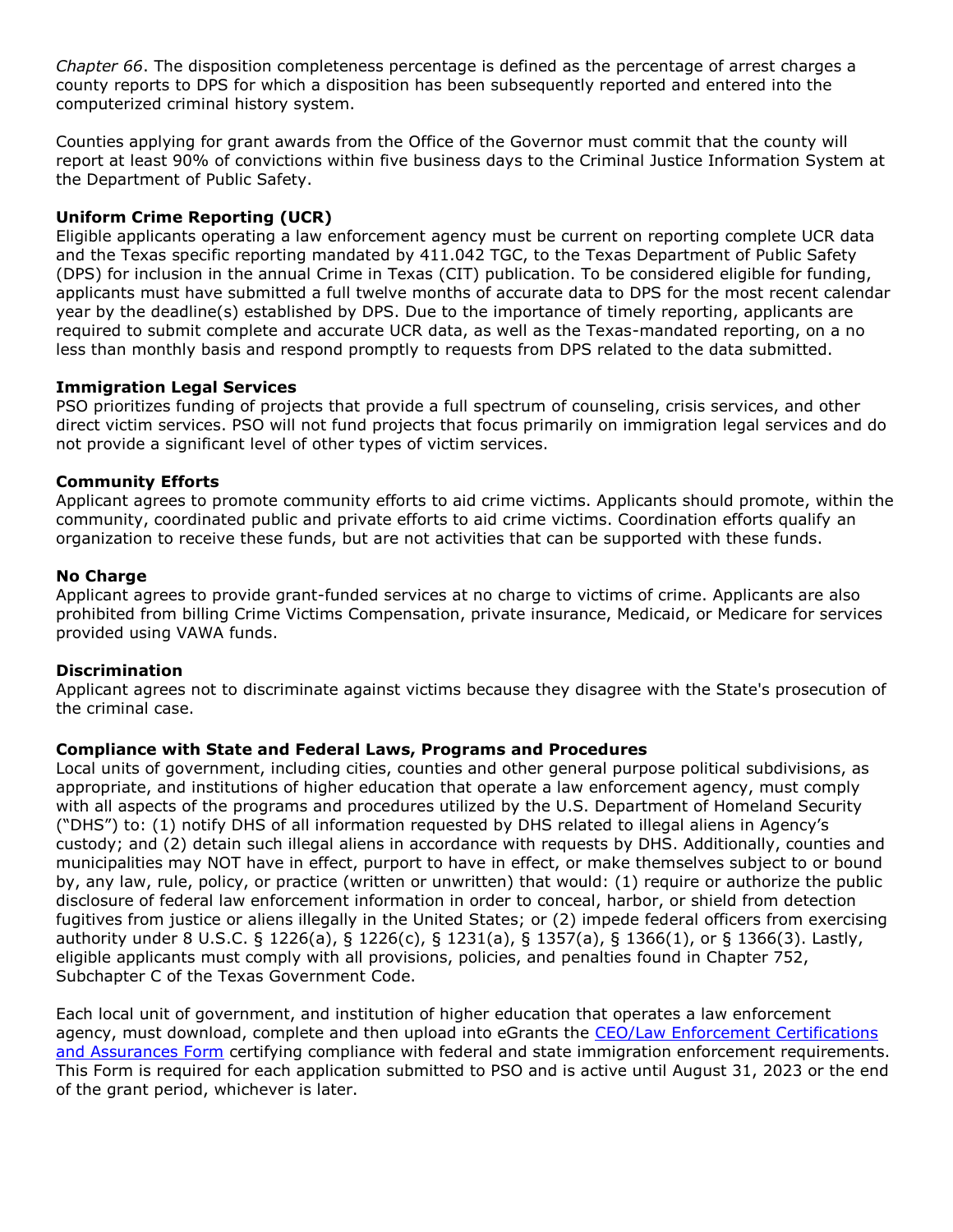# **Legal Assistance for Victims (LAV) Certification**

The applicant certifies that it meets the following federal statutory requirements in regards to the provision of legal advocacy:

(1) Any person providing legal assistance through a program funded under this VAWA Program

(a) has demonstrated expertise in providing legal assistance to victims of domestic violence, dating violence, sexual assault or stalking in the targeted population; or

(b) is partnered with an entity or person that has demonstrated expertise described in subparagraph (A) and has completed or will complete training in connection with domestic violence, dating violence, sexual assault or stalking and related legal issues, including training on evidence-based risk factors for domestic and dating violence homicide.

(2) Any training program conducted in satisfaction of the requirement of paragraph (1) has been or will be developed with input from and in collaboration with a state, local, territorial, or tribal domestic violence, dating violence, sexual assault, or stalking victim service provider or coalition, as well as appropriate tribal, State, territorial, and local law enforcement officials.

(3) Any person or organization providing legal assistance through a program funded under this Program has informed and will continue to inform state, local, or tribal domestic violence, dating violence or sexual assault programs and coalitions, as well as appropriate State and local law enforcement officials of their work.

(4) The grantee's organizational policies do not require mediation or counseling involving offenders and victims physically together, in cases where sexual assault, domestic violence, dating violence, or child sexual abuse is an issue.

Does the applicant meet the criteria outlined above?

**X** Yes **\_** No

# **Civil Rights Liaison**

A civil rights liaison who will serve as the grantee's civil rights point of contact and who will be responsible for ensuring that the grantee meets all applicable civil rights requirements must be designated. The designee will act as the grantee's liaison in civil rights matters with PSO and with the federal Office of Justice Programs.

Enter the Name of the Civil Rights Liaison:

Kelly Beal

Enter the Address for the Civil Rights Liaison:

Grayson County Hum Resources Offices 100 W. Houston Sherman TX 75090 Enter the Phone Number for the Civil Rights Liaison [(999) 999-9999 x9999]:

(903)813-5214

Overall Certification

Each applicant agency must certify to the specific requirements detailed above as well as to comply with all requirements within the PSO Funding Announcement, the *Guide to Grants*, the *Grantee Conditions and Responsibilities*, any authorizing or applicable state and federal statutes and regulations to be eligible for this program.

# **X I certify to all of the application content & requirements.**

# **Project Abstract :**

The Grayson County Domestic Violence Investigator will ensure that misdemeanor and felony cases of Domestic Violence, Sexual Assault, Dating Violence and Stalking are investigated and prepared with adequate information for prosecution, provide victims 13 years of age and over assistance in participation in the criminal justice system, and provide referral to the Victim Services Division for assistance with Crime Victims Compensation, Protective Orders or other victim related matters and/or referrals. According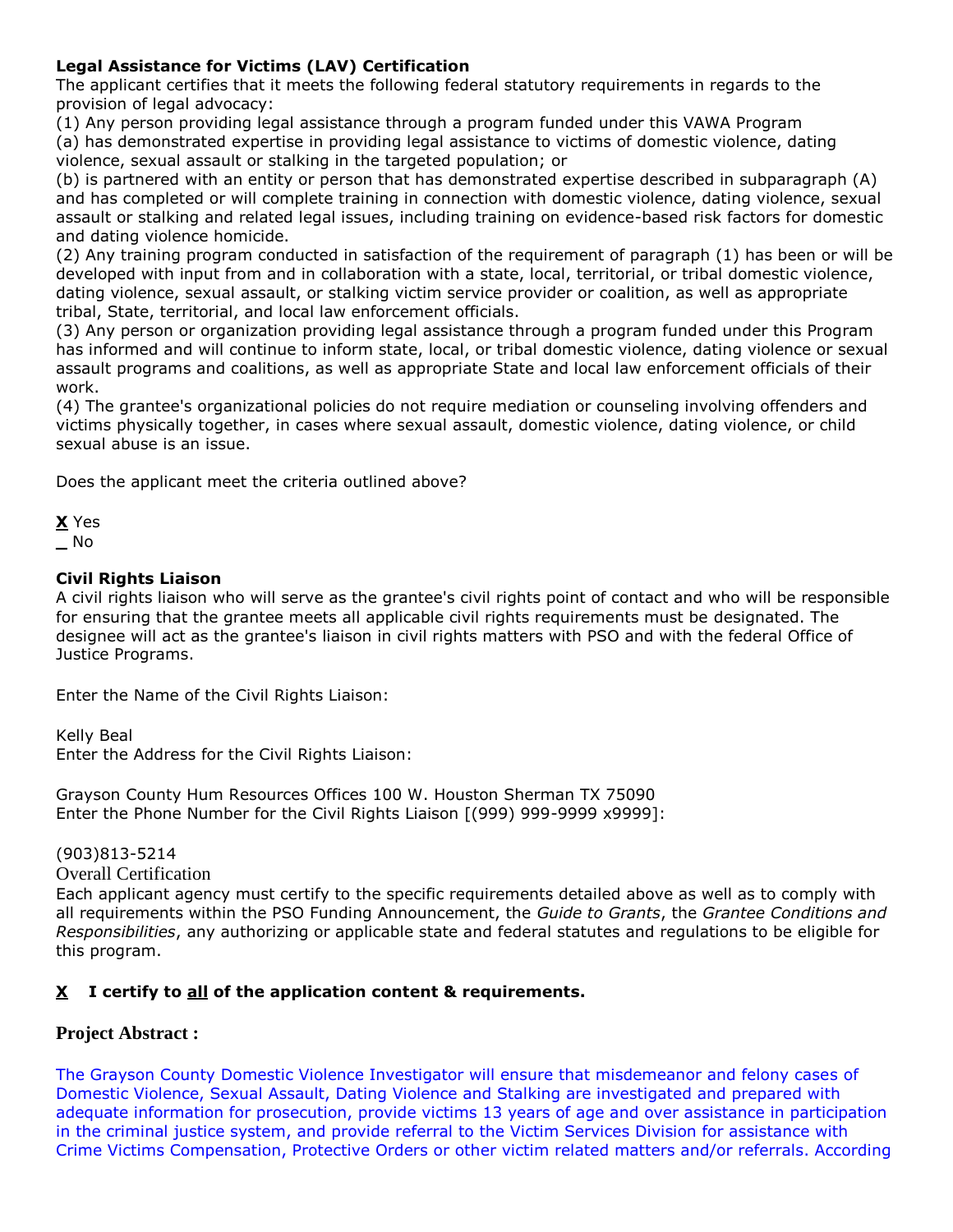to the Stats kept by the Grayson County District Attorney's Office , in 2020, there were 417 incidents of family violence filed by law enforcement within Grayson County's 135,314 population. The Domestic Violence Investigator investigated 417 cases of Family Violence provided to the District Attorney's office by the 13 law enforcement agencies in Grayson County from September 1, 2020 to August 31, 2021. 141 of those were felonies and 276 were misdemeanors. The goal of the Domestic Violence Investigator Program is to provide investigative services to all adult female victims of Domestic Violence, Sexual Assault, Dating Violence and Stalking to assist in the successful prosecution of offenders and to ensure adult female victims are afforded the rights granted by Article 56.02 of the Texas Code of Criminal Procedure. The Grayson County District Attorney's Office Domestic Violence Investigator program will provide investigative services to all female victims of Domestic Violence, Sexual Assault, Dating Violence and Stalking within the 135,314 population of Grayson County, ages 13 years and up. Functions of the position include: interview victim/witnesses, assist prosecutors with scheduling witnesses for trial, contacting witnesses and provide security for victims/witnesses during criminal proceedings, provide information to victims concerning crime victims compensation and protective orders, referring victims to the victim services coordinators and to other area agencies and services when appropriate.

#### **Problem Statement :**

Criminal cases of Domestic Violence, Sexual Assault, Stalking, and Dating Violence are not adequately investigated and prepared for prosecution in Grayson County's 135,314 population. Female victims 13 years of age and over need assistance with information concerning participating in the criminal justice system, making good decisions regarding prosecution, as well as, information on Crime Victims Compensation, Protective Orders and other Victim related matters and/or area agencies or services. Domestic Violence, Sexual Assault, Dating Violence, and Stalking cases require information to be gathered at the beginning of the case for prosecutors to determine the cases place in the system, and someone to contact the victim to determine if that victim is willing to participate in the prosecution of the case.

# **Supporting Data :**

According to the 2020 Crimes in Texas report published by the Texas Department of Public Safety, law enforcement agencies in Grayson County reported 1,076 incidents of Domestic Violence or calls for service in the 2020 fiscal year for it's 136,212 population. This year there was no data on sexual assaults or stalking, however, sexual assaults as always are mixed with all sexual assaults including child cases. From September 1, 2020 to August 31, 2021 the Domestic Violence Investigator conducted investigations on 417 cases. 141 were felonies and 276 were misdemeanors. These cases include dating violence and stalking. There were 5 sexual assault case and two cases of stalking investigated during this time period.

#### **Project Approach & Activities:**

The Grayson County District Attorney's Office participates in the Texoma Council of Governments regional community planning process in all focus areas and specifically in the area of victim services. The Domestic Violence Investigator Program project addresses the number one priority for prosecution projects by supporting and responding to violence against women. This project continues the development of a specialized Domestic Violence, Sexual Assault, Dating Violence and Stalking victim services division within the prosecutor's office. The Investigator in this program dedicates his time to locating and contacting victims of Domestic Violence, Sexual Assault, Dating Violence, and Stalking, gathering demographic as well as case specific information including determining if medical records need to be obtained from a medical center, if there has been past violence, if the victim and defendant are still together, what the relationship is, and if the victim wishes to pursue prosecution. This information is vital to prosecutors who file the cases. Every effort is made to contact a victim including the Investigator physically attempting to locate. The Investigator also serves subpoenas, marshals witnesses at criminal hearings, provides criminal history checks on defendants and witnesses, obtains any records necessary for the case and other duties that may be required for such cases or the program.

#### **Capacity & Capabilities:**

he Domestic Violence Investigator program has maintained the same general structure during it's entire history - covering the same geographical area (Grayson County) and with the same hierarchy. The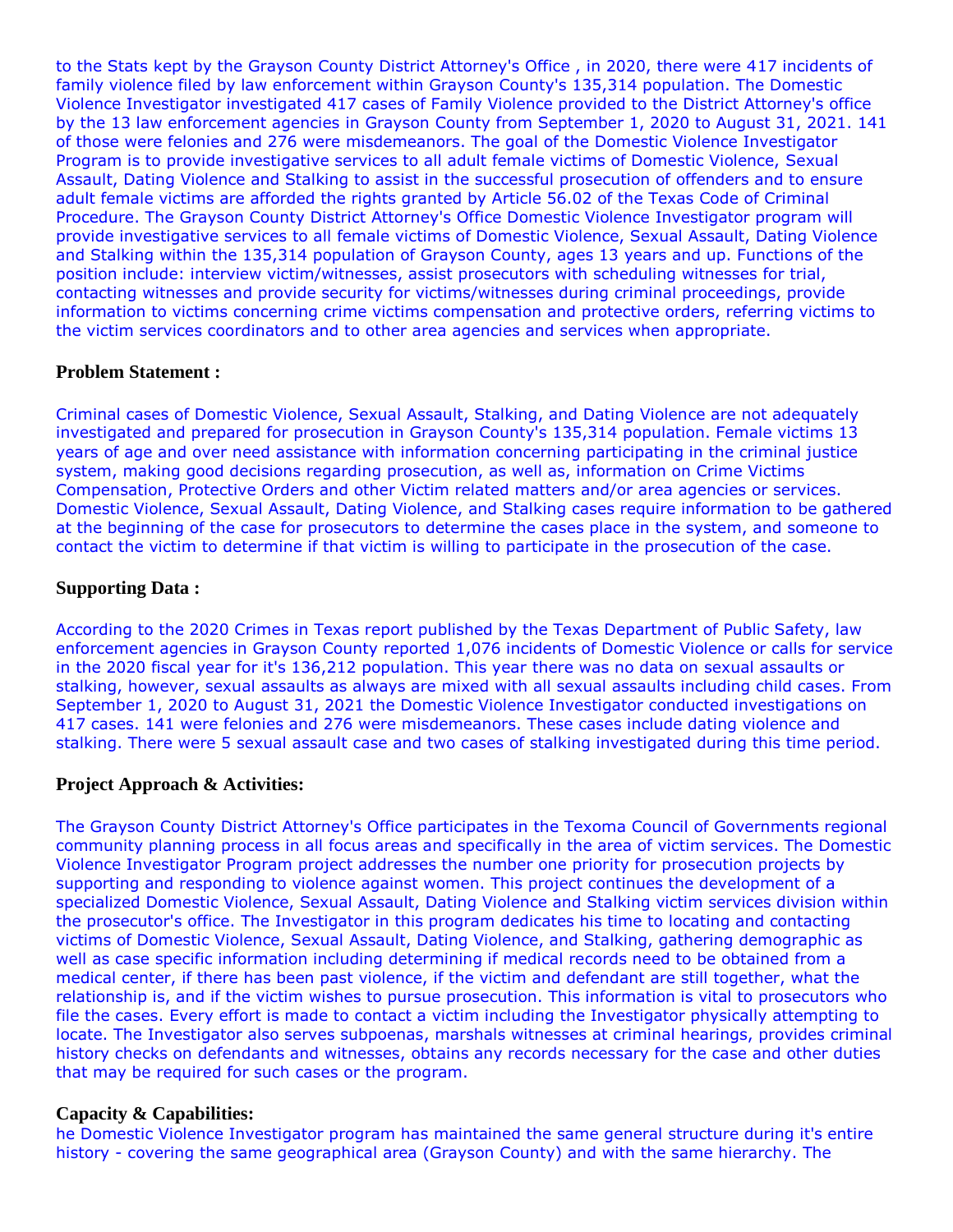Domestic Violence Investigator reports to the District Attorney and the First Assistant District Attorney. The Investigator is a United States Army Veteran and has 27 years law enforcement experience. The Investigator will remain up to date on all training hours necessary, especially in the areas of Domestic Violence, Sexual Assault, Dating Violence, and Stalking.

### **Performance Management :**

The Domestic Violence Investigator program's goal is to ensure that all cases of Domestic Violence, Sexual Assault, Dating Violence, and Stalking cases filed in our office by the 13 law enforcement agencies that serve Grayson Counties 135,543 population are properly investigated and prosecuted, and that all victims of such crimes are given appropriate resources and the rights guaranteed by Chapter 56 of the Texas Code of Criminal Procedure. The Domestic Violence Investigator will dedicate his time to contacting female victims aged 13 and above, gathering demographic and permanent contact information to enhance the prosecution on approximately 425 total cases for the 2022 fiscal year on the cases provided by law enforcement by August 31, 2022. The Domestic Investigator will track the number of cases filed by law enforcement, the number of cases he investigates, the number referred for prosecution, and the number of cases prosecuted in both felony and misdemeanor courts.

# **Target Group :**

The Domestic Violence Investigator Program provides investigative services on all cases of Domestic Violence, Sexual Assault, Dating Violence, and Stalking involving female victims age 13 years and over in Grayson County's 136,212 population. Cases are submitted from 13 law enforcement agencies, as well as the two college campuses and the Texas Rangers. In the 2020 fiscal year, the Domestic Violence Investigator provided services to 417 victims of Domestic Violence, Sexual Assault, Dating Violence, and Stalking cases. As of the date of this writing 252 cases have been investigated. Spanish speaking victims are assisted by personnel in our office or certified interpreters and other challenges are handled on a case by case basis to ensure all needs of victims are met. There is not a specific population of persons that are investigated by the investigator as the cases brought for investigation are provided by law enforcement. All races, religions, genders, and gender identities, ages above 13 years of age are served by our investigator. In the 2022 fiscal year the Domestic violence Investigator intends to provide services to 425 female victims of all races, religions, genders and gender identities, ages above 13 years of age in Grayson County.

# **Evidence-Based Practices:**

The Grayson County District Attorney's Office designed the Domestic Violence Investigator Program out of a need to provide vital information to prosecutors in cases of Domestic Violence, Sexual Assault, Dating Violence, and Stalking cases. Initial contact with victims within a week of receiving the offense report, and maintaining the most current demographic and permanent contact information is paramount to successful prosecutions of these cases. We have found that if we can make contact with those victims at the earliest possible time after the offense, gather her information, defendant information, including criminal history and prior bad acts, the better chance of not only keeping that victim engaged but also assisting her in making a change in her life and a successful prosecution. Our current records show our investigator has investigated 294 cases from January 1, 2020 to August 31,2020 and from September 1, 2021 to December 31,2021 he has investigated 219 cases forwarding 247 of those cases to be prosecuted which includes cases from before the December 31,2021 date.

# **Project Activities Information**

#### Introduction

This section contains questions about your project. It is very important for applicants to review their funding announcement for guidance on how to fill out this section. Unless otherwise specified, answers should be about the EXPECTED activities to occur during the project period.

# **Selected Project Activities:**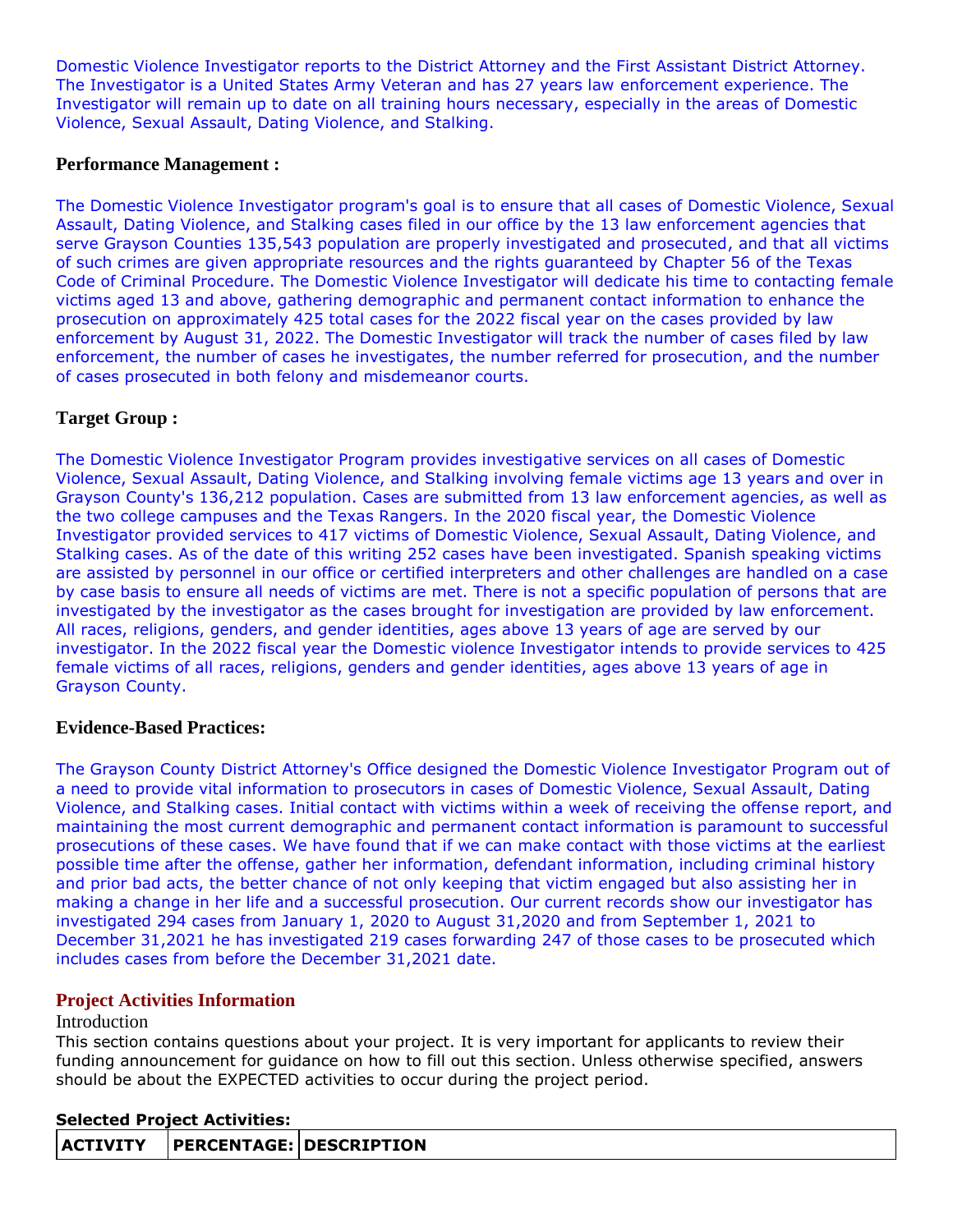| Investigation 100.00 |  | The Domestic Violence Investigator, Terry Syler provides investigative<br>services in the Grayson County District Attorney's office including;<br>interviewing victim/witnesses; criminal history checks; marshaling<br>witnesses; victim contact; records retrieval; filing class C cases; and<br>providing information and referral. |
|----------------------|--|----------------------------------------------------------------------------------------------------------------------------------------------------------------------------------------------------------------------------------------------------------------------------------------------------------------------------------------|
|----------------------|--|----------------------------------------------------------------------------------------------------------------------------------------------------------------------------------------------------------------------------------------------------------------------------------------------------------------------------------------|

#### **CJD Purpose Areas**

| <b>PURPOSE AREA DESCRIPTION</b><br><b>PERCENT DEDICATED</b><br><b>PURPOSE AREA</b> |
|------------------------------------------------------------------------------------|
|------------------------------------------------------------------------------------|

#### **Measures Information**

Objective Output Measures

| <b>OUTPUT MEASURE</b>                        | <b>TARGET</b><br><b>LEVEL</b> |
|----------------------------------------------|-------------------------------|
| Number of arrests made.                      |                               |
| Number of cases filed.                       |                               |
| Number of cases investigated.                | 424                           |
| Number of cases referred for<br>prosecution. | 424                           |

Objective Outcome Measures

| <b>OUTCOME MEASURE</b> | <b>TARGET LEVEL</b> |  |  |
|------------------------|---------------------|--|--|
| Number of convictions. |                     |  |  |

Custom Output Measures

Custom Outcome Measures

Resolution from Governing Body

Applications from nonprofit corporations, local units of governments, and other political subdivisions must include a [resolution](file:///C:/Users/mharp/FileDirectory/OOG_Sample_Resolution.doc) that contains the following:

- 1. Authorization by your governing body for the submission of the application to the Public Safety Office (PSO) that clearly identifies the name of the project for which funding is requested;
- 2. A commitment to provide all applicable matching funds;
- 3. A designation of the name and/or title of an authorized official who is given the authority to apply for, accept, reject, alter, or terminate a grant (Note: If a name is provided, you must update the PSO should the official change during the grant period.); and
- 4. A written assurance that, in the event of loss or misuse of grant funds, the governing body will return all funds to PSO.

Upon approval from your agency's governing body, upload the approved resolution to eGrants by clicking on the **Upload Files** sub-tab located in the **Summary** tab.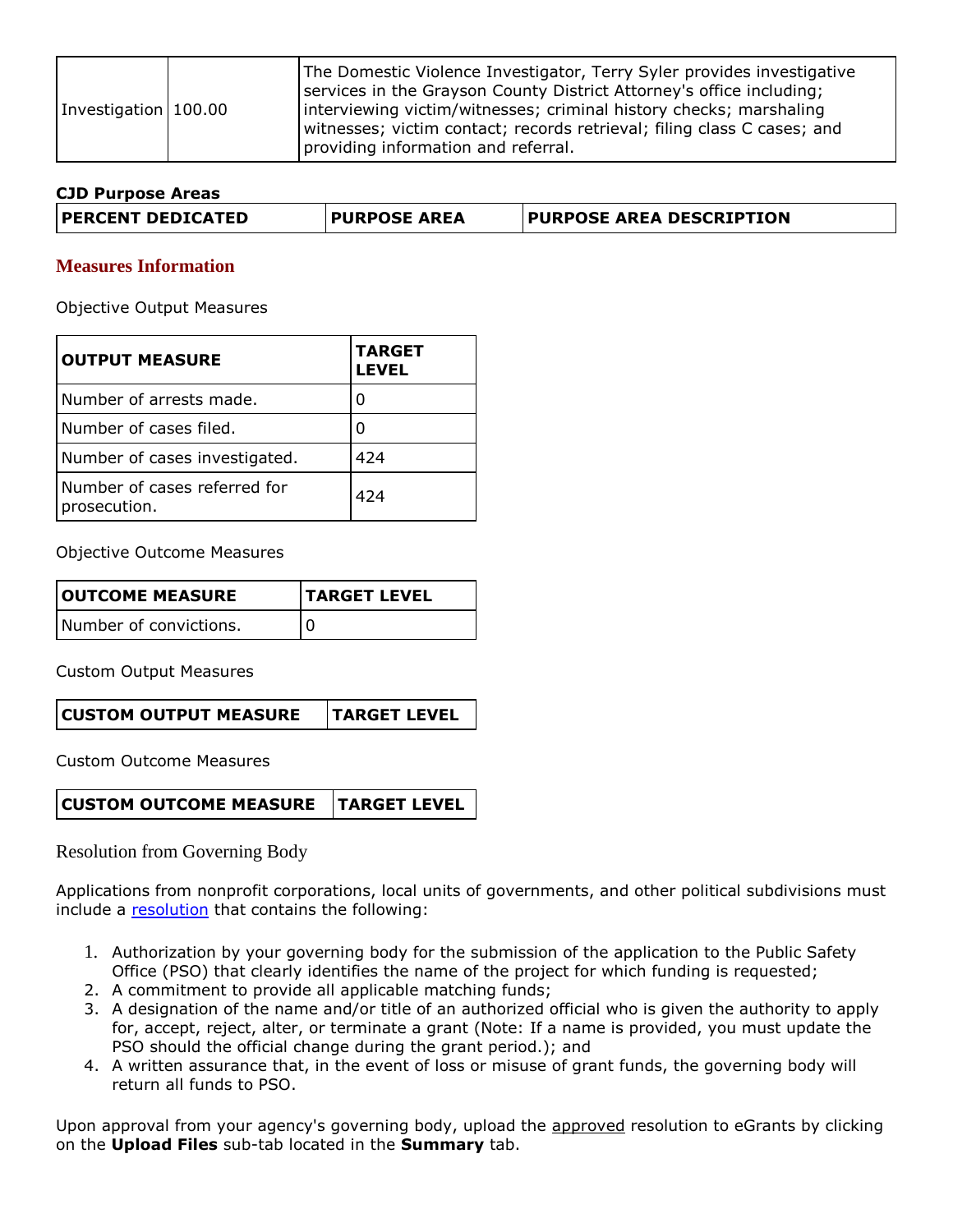Contract Compliance Will PSO grant funds be used to support any contracts for professional services?

Select the appropriate response:

**\_** Yes **X** No

For applicant agencies that selected **Yes** above, describe how you will monitor the activities of the subcontractor(s) for compliance with the contract provisions (including equipment purchases), deliverables, and all applicable statutes, rules, regulations, and guidelines governing this project.

Enter a description for monitoring contract compliance:

Lobbying

For applicant agencies requesting grant funds in excess of \$100,000, have any federally appropriated funds been paid or will be paid to any person for influencing or attempting to influence an officer or employee of any agency, a member of Congress, an officer or employee of Congress, or an employee of a member of Congress in connection with the awarding of any federal contract, the making of any federal grant, the making of any federal loan, the entering into of any cooperative agreement, and the extension, continuation, renewal, amendment, or modification of any federal contract, grant loan, or cooperative agreement?

Select the appropriate response:

**\_** Yes **\_** No **X** N/A

For applicant agencies that selected either **No** or **N/A** above, have any non-federal funds been paid or will be paid to any person for influencing or attempting to influence an officer or employee of any agency, a member of Congress, an officer or employee of Congress in connection with this federal contract, loan, or cooperative agreement?

Select the appropriate response:

**\_** Yes **X** No

**\_** N/A

Fiscal Year Provide the begin and end date for the applicant agency's fiscal year (e.g., 09/01/20xx to 08/31/20xx).

Enter the Begin Date [mm/dd/yyyy]:

9/1/2022 Enter the End Date [mm/dd/yyyy]:

8/31/2023

Sources of Financial Support

Each applicant must provide the amount of grant funds expended during the most recently completed fiscal year for the following sources:

Enter the amount (in Whole Dollars \$) of Federal Grant Funds expended:

4500000

Enter the amount (in Whole Dollars \$) of State Grant Funds expended:

6100000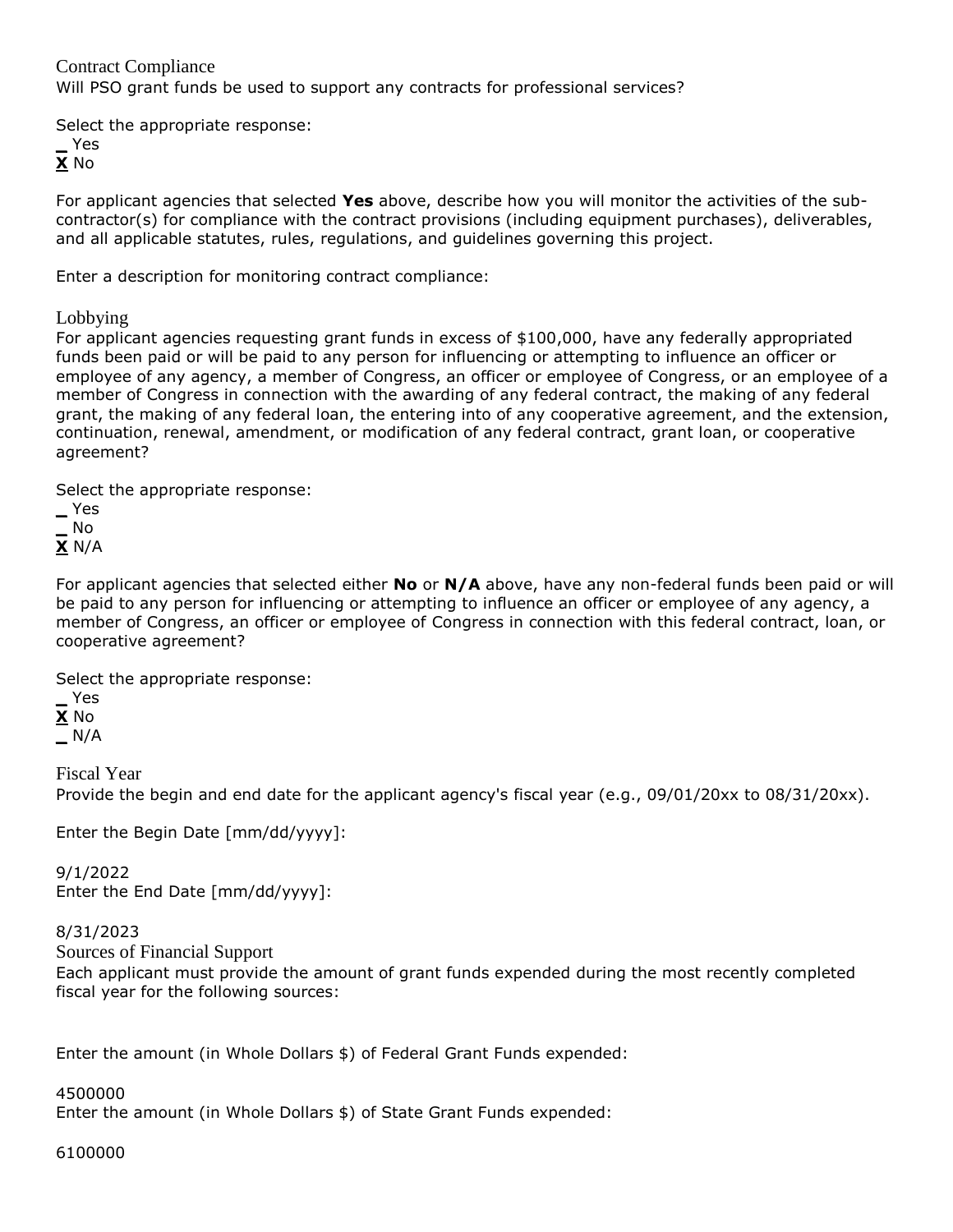# Single Audit

Applicants who expend less than \$750,000 in federal grant funding or less than \$750,000 in state grant funding are exempt from the Single Audit Act and cannot charge audit costs to a PSO grant. However, PSO may require a limited scope audit as defined in 2 CFR Part 200, Subpart F - Audit Requirements.

Has the applicant agency expended federal grant funding of \$750,000 or more, or state grant funding of \$750,000 or more during the most recently completed fiscal year?

Select the appropriate response:

# **X** Yes **\_** No

pplicant agencies that selected **Yes** above, provide the date of your organization's last annual single audit, performed by an independent auditor in accordance with the State of Texas Single Audit Circular; or CFR Part 200, Subpart F - Audit Requirements.

Enter the date of your last annual single audit:

# 9/30/2020

Equal Employment Opportunity Plan

### **Compliance**

The EEOP certification information must be submitted to the Office of Civil Rights, Office of Justice Programs through their on-line **EEOP Reporting Tool**. For more information and guidance on how to complete and submit the federal EEOP certification information, please visit the US Department of Justice, Office of Justice Programs website at [https://ojp.gov/about/ocr/eeop.htm.](https://ojp.gov/about/ocr/eeop.htm)

# **Type I Entity**

Defined as an applicant that meets one or more of the following criteria:

- has less than 50 employees;
- is a non-profit organization;
- is a medical institution;
- is an Indian tribe;
- is an educational institution, or
- is receiving a single award of less than \$25,000.

#### Requirements

• The applicant agency is exempt from the requirement to prepare an EEOP because it is a Type I Entity as defined above, pursuant to 28 CFR 42, subpart E;

• the applicant will comply with applicable federal civil rights laws that prohibit discrimination in employment and in the delivery of services; and

• the applicant must submit EEOP Certification information the Office for Civil Rights (OCR) to claim the exemption from developing an EEOP.

# **Type II Entity**

Defined as an applicant that meets the following criteria:

• has 50 or more employees, and

• is receiving a single award of \$25,000 or more, but less than \$500,000. **Requirements** 

• The applicant agency is required to formulate an EEOP in accordance with 28 CFR 42.301, subpart E;

• the EEOP is required to be formulated and signed into effect within the past two years by the proper authority;

• the EEOP is available for review by the public and employees or for review or audit by officials of OOG, OOG's designee, or the Office of Civil Rights, Office of Justice Programs, U.S. Department of Justice, as required by relevant laws and regulations;

• the applicant will comply with applicable federal civil rights laws that prohibit discrimination in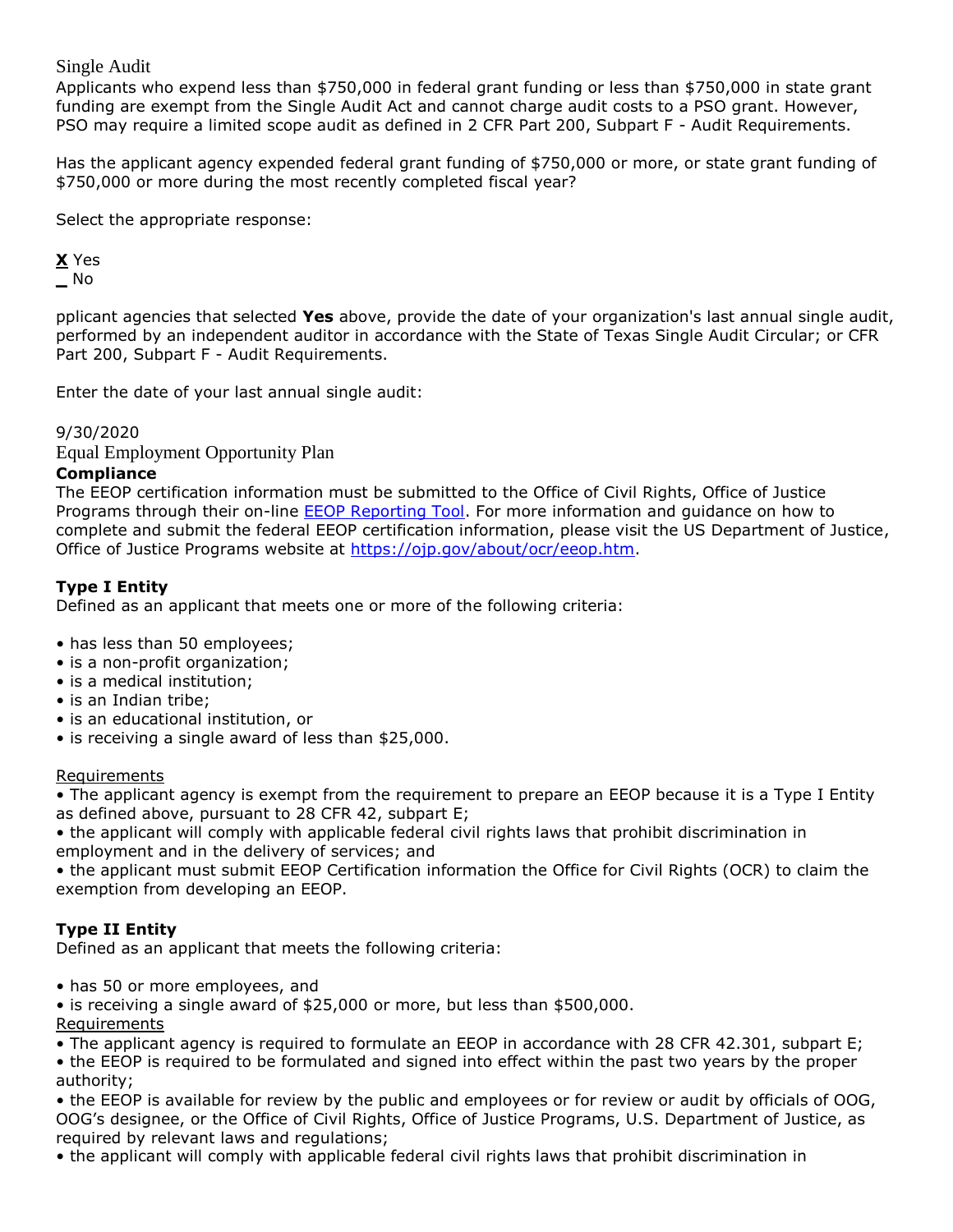employment and in the delivery of services;

• the applicant must submit EEOP information to the Office for Civil Rights (OCR) to claim the exemption from submitting an EEOP to OCR; and

• the EEOP is required to be on file with the applicant agency.

Enter the name of the person responsible for the EEOP and the address of the office where the EEOP is filed:

Kelly Beall Grayson County Human Resources Director 100 W. Houston Sherman TX 75090 **Type III Entity**

Defined as an applicant that is NOT a Type I or Type II Entity.

#### Requirements

• The EEOP is required to be formulated and signed into effect within the past two years by the proper authority;

• the EEOP has been submitted to the Office of Civil Rights (OCR), Office of Justice Programs, U.S. Department of Justice and has been approved by the OCR, or it will be submitted to the OCR for approval upon award of the grant, as required by relevant laws and regulations; and

• the applicant will comply with applicable federal civil rights laws that prohibit discrimination in employment and in the delivery of services; and

• the applicant must submit EEOP information to the Office for Civil Rights (OCR).

# **Certification**

Based on the definitions and requirements above, the applicant agency certifies to the following entity type:

**\_** Type I Entity **\_** Type II Entity **X** Type III Entity

# Debarment

Each applicant agency will certify that it and its principals (as defined in 2 CFR Part 180.995):

 Are not presently debarred, suspended, proposed for debarment, declared ineligible, sentenced to a denial of Federal benefits by a State or Federal Court, or voluntarily excluded from participation in this transaction by any federal department or agency;

• Have not within a three-year period preceding this application been convicted of or had a civil judgment rendered against them for commission of fraud or a criminal offense in connection with obtaining, attempting to obtain, or performing a public (federal, state, or local) transaction or contract under a public transaction; violation of federal or state antitrust statutes or commission of embezzlement, theft, forgery, bribery, falsification or destruction of records, making false statements, or receiving stolen property; or Are not presently indicted for or otherwise criminally or civilly charged by a governmental entity (federal, state, or local) with commission of any of the offenses enumerated in the above bullet; and have not within a three-year period preceding this application had one or more public transactions (federal, state, or local) terminated for cause or default.

Select the appropriate response:

**X** I Certify **\_** Unable to Certify

If you selected **Unable to Certify** above, please provide an explanation as to why the applicant agency cannot certify the statements.

# FFATA Certification

**Certification of Recipient Highly Compensated Officers** The Federal Funding Accountability and Transparency Act (FFATA) requires Prime Recipients (CJD) to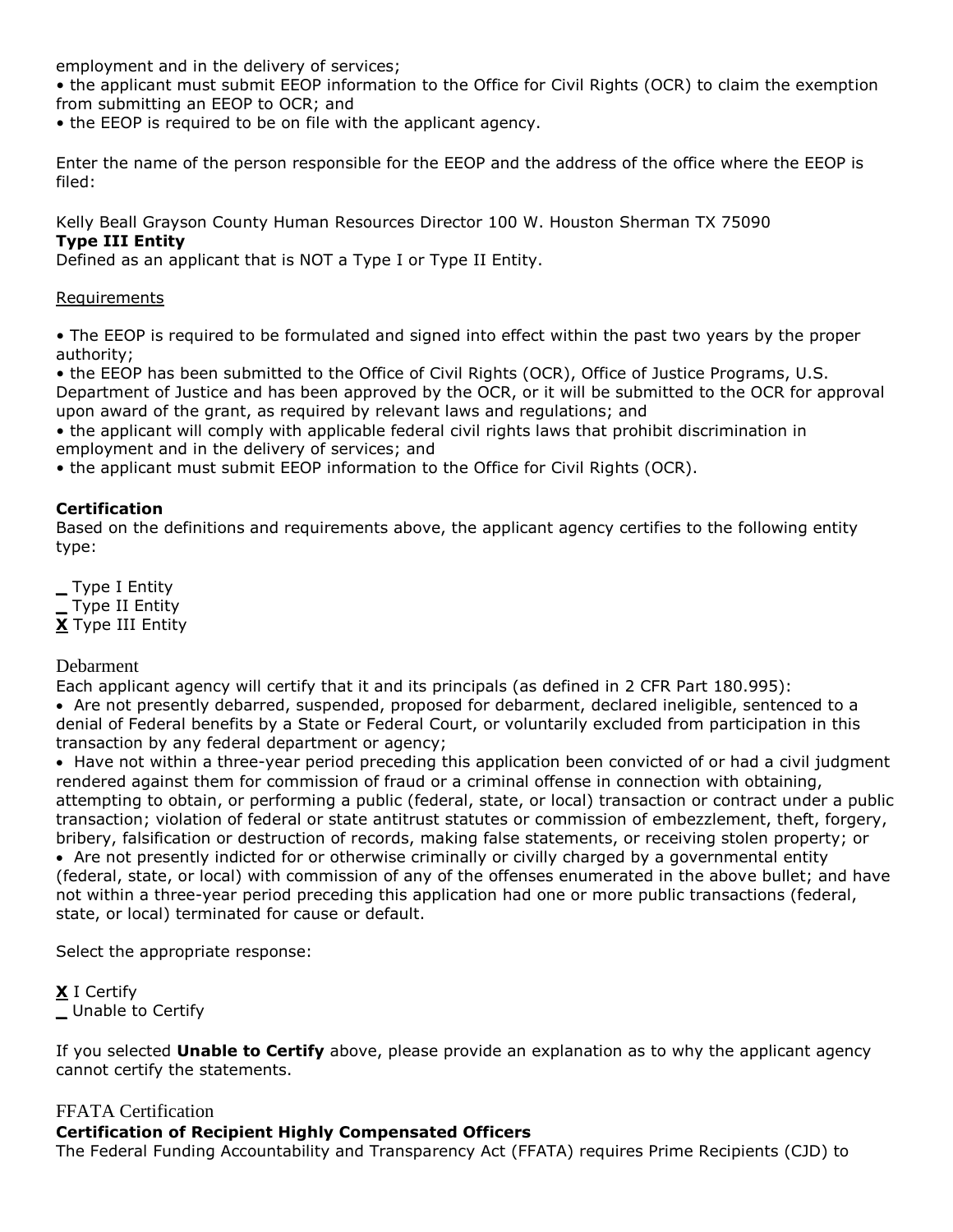report the names and total compensation of each of the five most highly compensated officers (a.k.a. positions) of each sub recipient organization for the most recently completed fiscal year preceding the year in which the grant is awarded if the subrecipient answers **YES** to the **FIRST** statement but **NO** to the **SECOND** statement listed below.

In the sub recipient's preceding completed fiscal year, did the sub recipient receive: (1) 80 percent or more of its annual gross revenue from Federal contracts (and subcontracts), loans, grants (and subgrants) and cooperative agreements; AND (2) \$25,000,000 or more in annual gross revenue from Federal contracts (and subcontracts), loans, grants (and subgrants) and cooperative agreements?

**\_** Yes **X** No

Does the public have access to information about the compensation of the senior executives through periodic reports filed under Section 13(a) or 15(d) of the Securities Exchange Act of 1934 (15 U.S.C. 78m(a), 78o(d)) or Section 6104 of the Internal Revenue Code of 1986?

# **X** Yes **\_** No

If you answered **YES** to the **FIRST** statement and **NO** to the **SECOND** statement, please provide the name and total compensation amount of each of the five most highly compensated officers (a.k.a. positions) within your agency for the current calendar year. If you answered NO to the first statement you are NOT required to provide the name and compensation amounts. NOTE: ''Total compensation'' means the complete pay package of each of the sub recipient's compensated officers, including all forms of money, benefits, services, and in-kind payments (see SEC Regulations: 17 CCR 229.402).

Position 1 - Name:

Position 1 - Total Compensation (\$):

 $\Omega$ 

Position 2 - Name:

Position 2 - Total Compensation (\$):

 $\Omega$ 

Position 3 - Name:

Position 3 - Total Compensation (\$):

# $\Omega$

Position 4 - Name:

Position 4 - Total Compensation (\$):

# $\Omega$

Position 5 - Name:

Position 5 - Total Compensation (\$):

# 0

# **Victim Services Information**

**Agency Type**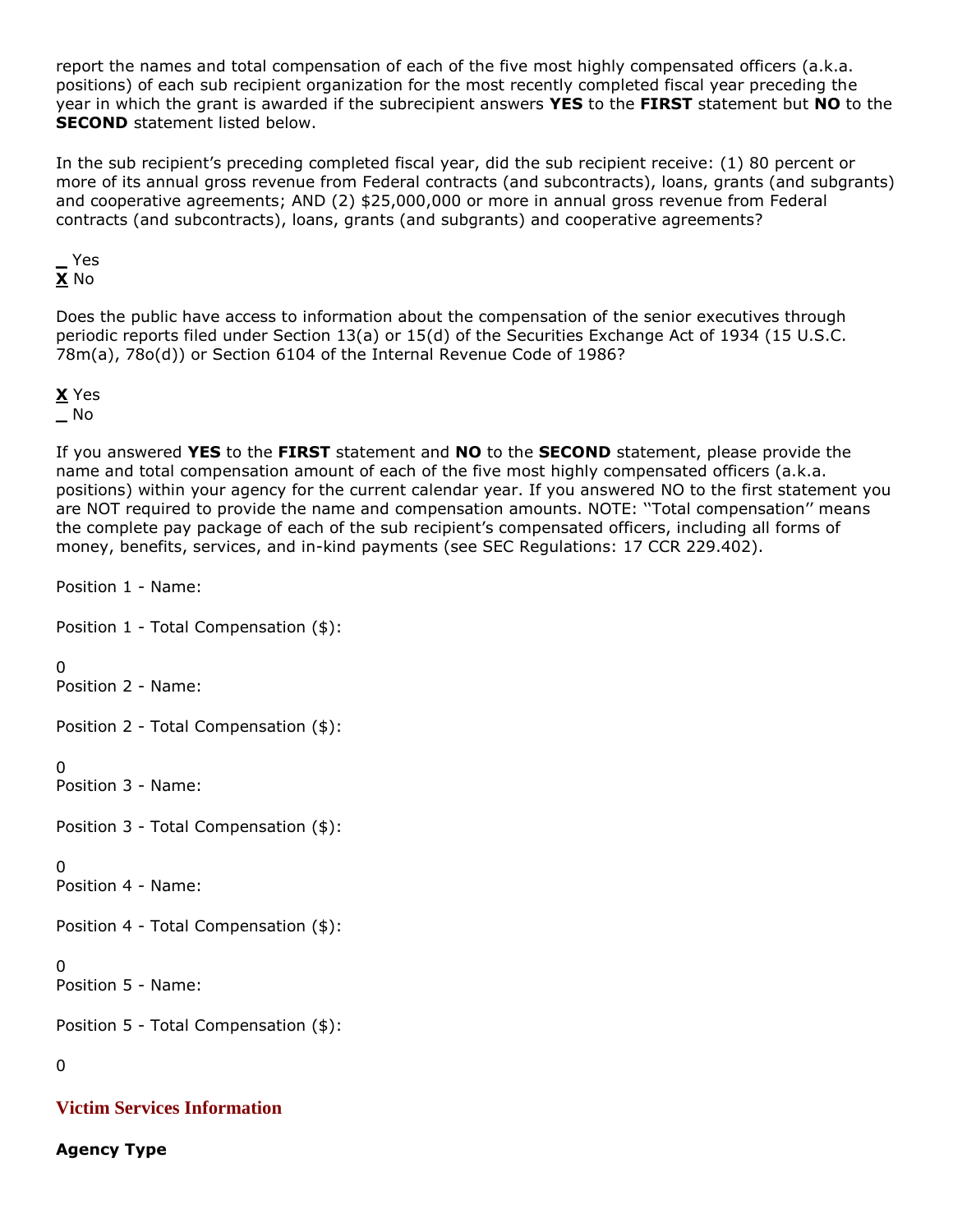### Implementing Agency Type - Government

Which designation best describes your agency

• Prosecutor

### **Purpose of Award**

Continue an OOG-funded victim project funded in a previous year

# **Type of Crime Funding Distribution**

Identify the percent of funding dedicated to each type of victimization. The percentages provided below should not include matching funds. Cumulative total for all types of victimization must equal 100%.

| <b>Type of Crime</b>                                                                                   | <b>Crime</b>   | <b>Percent of Funds Dedicated to</b><br>Enter whole percentages only | <b>Funds Dedicated to Crime</b><br><b>Current Award x Percent</b><br><b>Entered</b> |             |  |
|--------------------------------------------------------------------------------------------------------|----------------|----------------------------------------------------------------------|-------------------------------------------------------------------------------------|-------------|--|
| Child Physical Abuse                                                                                   | $\overline{0}$ |                                                                      | \$0.00                                                                              |             |  |
| Child Sexual Abuse                                                                                     | $\overline{0}$ |                                                                      | \$0.00                                                                              |             |  |
| Domestic and Family<br>Violence                                                                        | 98             |                                                                      | \$32,865.53                                                                         |             |  |
| Child Sexual Assault                                                                                   | $\mathbf 0$    |                                                                      | \$0.00                                                                              |             |  |
| <b>Adult Sexual Assault</b>                                                                            | $\overline{2}$ |                                                                      | \$670.73                                                                            |             |  |
| <b>DUI/DWI Crashes</b>                                                                                 | $\mathbf 0$    |                                                                      | \$0.00                                                                              |             |  |
| <b>DUI/DWI Crashes</b>                                                                                 | $\mathbf 0$    |                                                                      | \$0.00                                                                              |             |  |
| Assault                                                                                                | $\overline{0}$ |                                                                      | \$0.00                                                                              |             |  |
| <b>Adults Molested As Children</b>                                                                     | $\overline{0}$ |                                                                      | \$0.00                                                                              |             |  |
| Elder Abuse                                                                                            | $\mathbf 0$    |                                                                      | \$0.00                                                                              |             |  |
| Robbery                                                                                                | $\mathbf 0$    |                                                                      | \$0.00                                                                              |             |  |
| Survivors of Homicide                                                                                  | $\overline{0}$ |                                                                      | \$0.00                                                                              |             |  |
| Adult Human Trafficking                                                                                | $\mathbf 0$    |                                                                      | \$0.00                                                                              |             |  |
| Child Human Trafficking                                                                                | $\overline{0}$ |                                                                      | \$0.00                                                                              |             |  |
| <b>Other Violent Crimes</b>                                                                            | $\mathbf 0$    |                                                                      | \$0.00                                                                              |             |  |
| Description:                                                                                           |                |                                                                      |                                                                                     |             |  |
| <b>Other Non-Violent Crimes</b>                                                                        | $\overline{0}$ |                                                                      | \$0.00                                                                              |             |  |
| Description:                                                                                           |                |                                                                      |                                                                                     |             |  |
| SUM of %'s<br>SUM of Funds<br>100<br>Sum of % $MUST = 100\%$<br>Sum of Funds MUST = OOG Current Budget |                |                                                                      |                                                                                     | \$33,536.25 |  |

# **Use of Funds**

Does this project provide DIRECT SERVICES to victims:

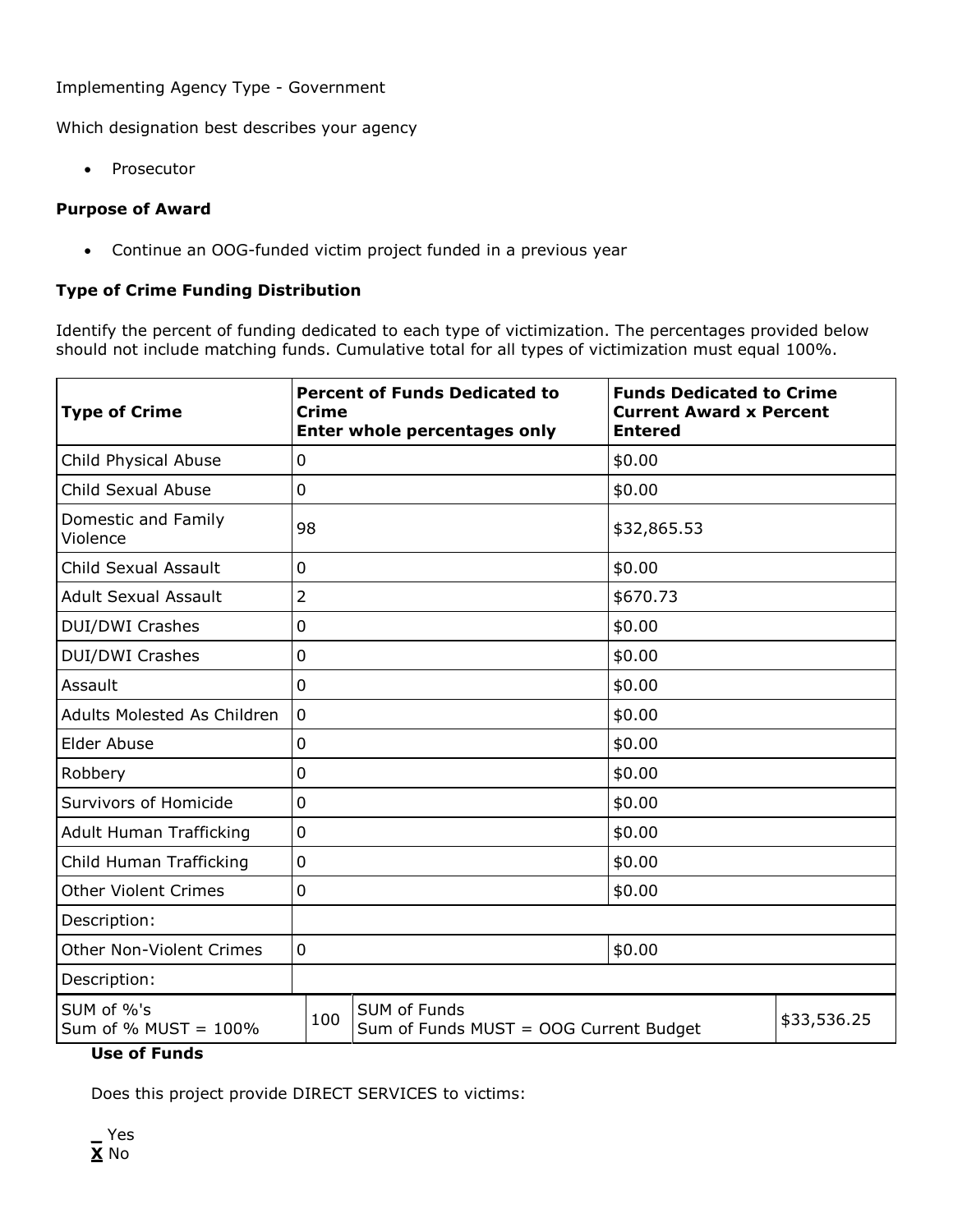Information and Referral

Personal Advocacy/Accompaniment

Emotional Support or Safety Services

Shelter/Housing Services

Criminal/Civil Justice System Assistance

Assistance in Filing Compensation Claims

All VOCA-funded direct service projects MUST assist victims with seeking crime victim compensation benefits. Please explain why your agency is not assisting victims with crime victim compensation benefits:

#### **Types of Victimizations**

Check the types of victimization that best describe the victims the grant-funded project will serve. "Other" refers to a type that Is Not associated with any of the types provided in the list. Check all that apply:

Types of Victimizations

- Adult sexual assault
- Stalking/harassment
- Teen dating victimization

#### **Budget and Staffing**

Answer the questions below based on your current fiscal year. Report the total budget available to the victim services program by source of funding. Do not report the entire agency budget, unless the entirebudget is devoted to victim services program.

Annual funding amounts allocated to all victimization programs and/or services for the current fiscalyear:

Identify by source the amount of funds allocated to the victimization program/services budget for youragency. DO NOT COUNT FUNDS IN MORE THAN ONE CATEGORY. OTHER FEDERAL includes all federalfunding except the award amount for this grant.

OOG Current Budget: \$33,536.25

Other State Funds: \$0.00

Other Local Funds: \$0.00

Other Federal Funds: \$0.00

Other Non-Federal Funds: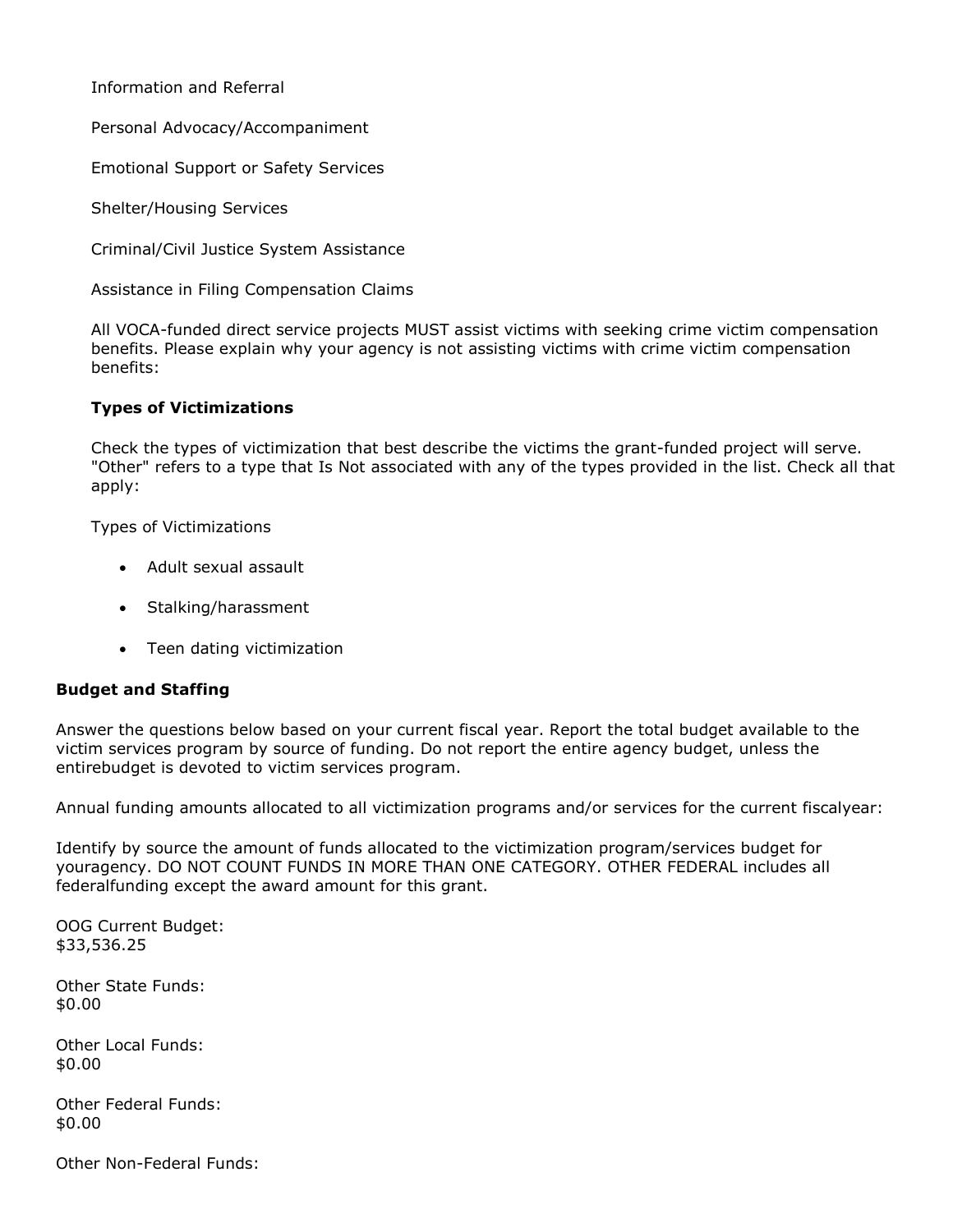#### \$0.00

Total Victimization Program Budget: \$33,536.25

Total number of paid staff for all grantee victimization program and/or services: COUNT each staff member once. Both full and part time staff should be counted as one staff member.DO NOT prorate based on FTE.

Total number of staff: 1

Number of staff hours funded through THIS grant award (plus match) for grantee's victimization programs and/or services:

Total COUNT of hours to work by all staff supporting the work of this award, including match.

Total number of hours: 40

Number of volunteer staff supporting the work of this award (plus match) for grantee's victimization programs and/or services: COUNT each volunteer staff once. DO NOT prorate based on FTE.

Total number of volunteer staff:  $\Omega$ 

Number of volunteer hours supporting the work of this award (plus match) for grantee's victimization programs:

Total COUNT of hours to work by all volunteers supporting the work of the award, including match

Total hours to work by all volunteers: 0

Explain how your organization uses volunteers to support its victimization programs or if your organizationdoes not use volunteers explain any circumstances that prohibit the use of volunteers.

# **Fiscal Capability Information**

Section 1: Organizational Information \*\*\* FOR PROFIT CORPORATIONS ONLY \*\*\*

Enter the following values in order to submit the application Enter the Year in which the Corporation was Founded: 0 Enter the Date that the IRS Letter Granted 501(c)(3) Tax Exemption Status: 01/01/1900 Enter the Employer Identification Number Assigned by the IRS: 0 Enter the Charter Number assigned by the Texas Secretary of State: 0

Enter the Year in which the Corporation was Founded:

Enter the Date that the IRS Letter Granted  $501(c)(3)$  Tax Exemption Status:

Enter the Employer Identification Number Assigned by the IRS:

Enter the Charter Number assigned by the Texas Secretary of State:

Section 2: Accounting System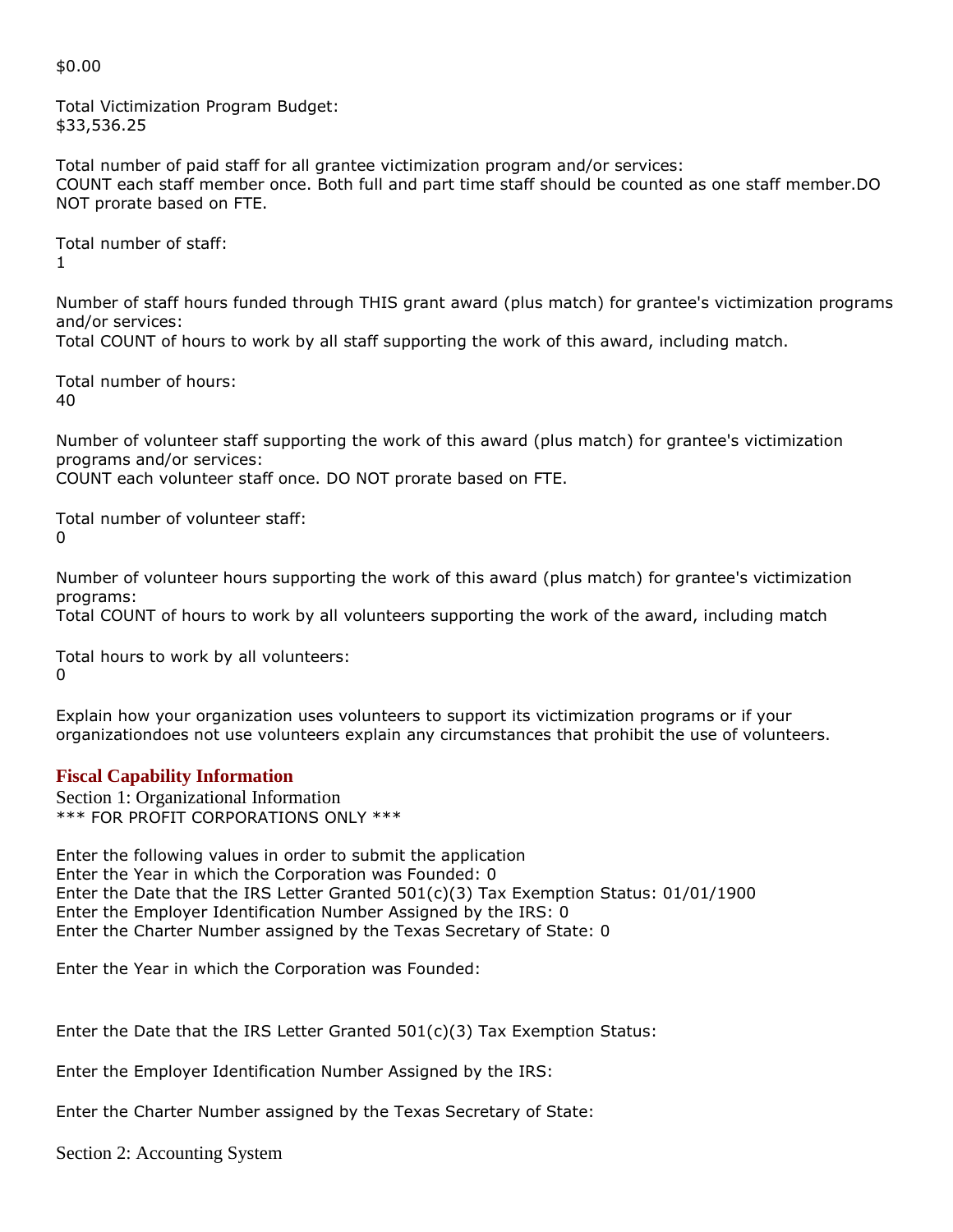The grantee organization must incorporate an accounting system that will track direct and indirect costs for the organization (general ledger) as well as direct and indirect costs by project (project ledger). The grantee must establish a time and effort system to track personnel costs by project. This should be reported on an hourly basis, or in increments of an hour.

Is there a list of your organization's accounts identified by a specific number (i.e., a general ledger of accounts)?

Select the appropriate response:

**\_** Yes

**\_** No

Does the accounting system include a project ledger to record expenditures for each Program by required budget cost categories?

Select the appropriate response:

**\_** Yes

**\_** No

Is there a timekeeping system that allows for grant personnel to identify activity and requires signatures by the employee and his or her supervisor?

Select the appropriate response:

**\_** Yes

**\_** No

If you answered 'No' to any question above in the Accounting System section, in the space provided below explain what action will be taken to ensure accountability.

Enter your explanation:

#### Section 3: Financial Capability

Grant agencies should prepare annual financial statements. At a minimum, current internal balance sheet and income statements are required. A balance sheet is a statement of financial position for a grant agency disclosing assets, liabilities, and retained earnings at a given point in time. An income statement is a summary of revenue and expenses for a grant agency during a fiscal year.

Has the grant agency undergone an independent audit?

Select the appropriate response:

**\_** Yes

**\_** No

Does the organization prepare financial statements at least annually?

Select the appropriate response:

**\_** Yes **\_** No

According to the organization's most recent Audit or Balance Sheet, are the current total assets greater than the liabilities?

Select the appropriate response:

**\_** Yes

**\_** No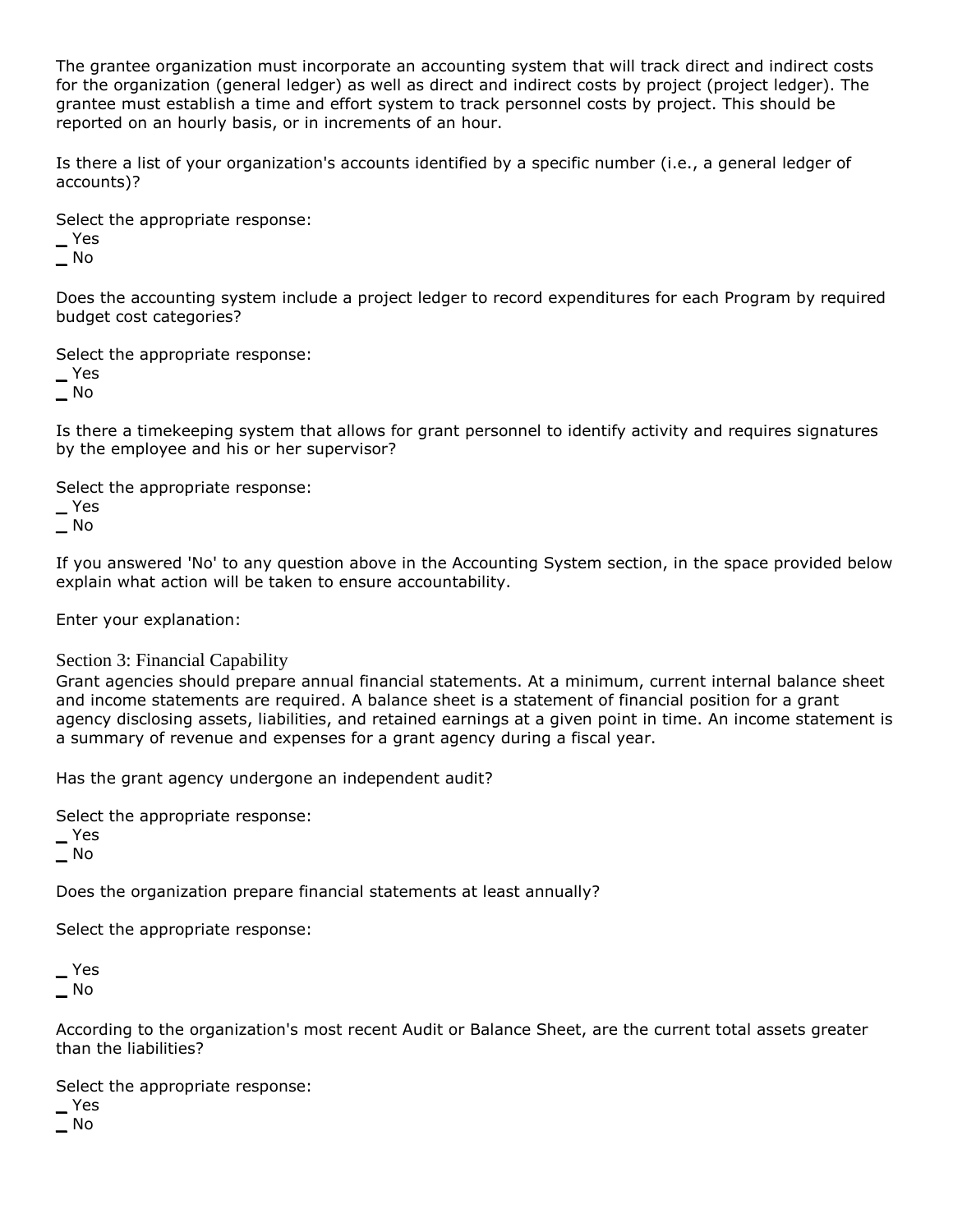If you selected 'No' to any question above under the Financial Capability section, in the space provided below explain what action will be taken to ensure accountability.

Enter your explanation:

Section 4: Budgetary Controls

Grant agencies should establish a system to track expenditures against budget and / or funded amounts.

Are there budgetary controls in effect (e.g., comparison of budget with actual expenditures on a monthly basis) to include drawing down grant funds in excess of:

a) Total funds authorized on the Statement of Grant Award?

**\_** Yes

**\_** No

b) Total funds available for any budget category as stipulated on the Statement of Grant Award?

**\_** Yes

**\_** No

If you selected 'No' to any question above under the Budgetary Controls section, in the space provided below please explain what action will be taken to ensure accountability.

Enter your explanation:

Section 5: Internal Controls

Grant agencies must safeguard cash receipts, disbursements, and ensure a segregation of duties exist. For example, one person should not have authorization to sign checks and make deposits.

Are accounting entries supported by appropriate documentation (e.g., purchase orders, vouchers, receipts, invoices)?

Select the appropriate response:

**\_** Yes

**\_** No

Is there separation of responsibility in the receipt, payment, and recording of costs?

Select the appropriate response:

**\_** Yes

**\_** No

If you selected 'No' to any question above under the Internal Controls section, in the space provided below please explain what action will be taken to ensure accountability.

Enter your explanation:

| <b>Budget Information by Budget Line Item:</b> |                                                          |                                                                                                                                                                                         |     |                             |                                      |            |                                                        |                     |
|------------------------------------------------|----------------------------------------------------------|-----------------------------------------------------------------------------------------------------------------------------------------------------------------------------------------|-----|-----------------------------|--------------------------------------|------------|--------------------------------------------------------|---------------------|
| <b>CATEGORY</b>                                | <b>SUB</b><br><b>CATEGORY</b>                            | <b>DESCRIPTION</b>                                                                                                                                                                      | 00G | <b>CASH</b><br><b>MATCH</b> | $IN-$<br><b>KIND</b><br><b>MATCH</b> | <b>GPI</b> |                                                        | <b>TOTAL UNIT/%</b> |
| Personnel                                      | <b>Certified Peace</b><br>Officer - Police<br>Department | Domestic Violence Investigator<br>Terry Syler provides<br>investigative services in<br><b>Grayson County District</b><br>Attorney's Office including:<br>interviewing victim/witnesses; |     | $$33,536.25$ $$51,623.31$   |                                      |            | $$0.00 \, \text{]} \, $0.00 \, \text{]} \, $85,159.56$ | 100                 |

#### **Budget Details Information Budget Information by Budget Line Item:**